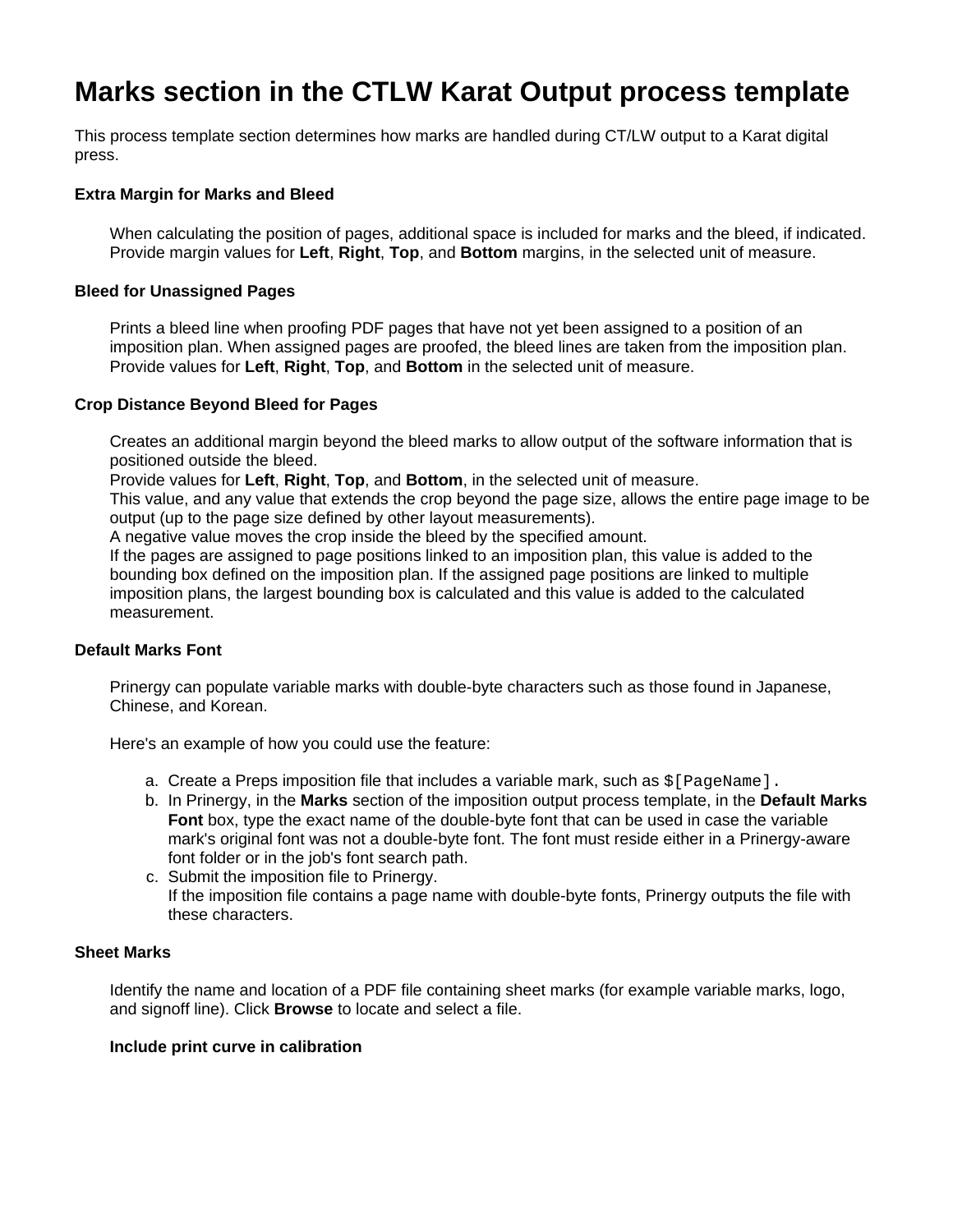When this check box is selected, the plate curve and print curve are applied to the mark. The curves applied are the ones selected in the **Plate Curve** list and **Print Curve** list in the **Calibration & Screening** section of the process template. When this check box is cleared, only the plate curve is applied. To prevent the application of the plate curve to a mark, select **%%None%%** in the **Plate Curve** list in the **Calibration & Screening** section of the process template.

## **Locate Sheet Marks Adjacent to**

(See [Sheet marks options explained](https://workflowhelp.kodak.com/display/PRIN/Sheet+marks+options+explained) and [Sheet marks on final output.](https://workflowhelp.kodak.com/display/PRIN/Sheet+marks+on+final+output)) Select **Left**, **Right**, **Bottom**, or **Top** to determine on which edge of the paper or plate a sheet mark is placed. The default setting is **Bottom**.

# **at Distance**

## (See [Calculating the at distance value on final output](https://workflowhelp.kodak.com/display/PRIN/Calculating+the+at+distance+value+on+final+output).)

Determines where, relative to the edge, the mark is placed:

- Sheet marks are placed relative to the plate edge. Depending on the distance you type, you can place the sheet mark on the press sheet or on the plate.
- Page marks are placed relative to the finished page size (the imposition hole).



## **Justified**

Select **Left**, **Center**, or **Right** to determine the justification for the sheet mark. The default value is **Center**.

## **Page Marks**

Identify the name and location of a PDF file containing page marks. Click **Browse** to locate and select a file.

You may need to provide space for page marks by increasing gutter measurements.

The variable mark  $$[PagePositionNumber]$  or  $$[PPN]$  can be used to verify that the pages are in the correct page set positions in the imposition.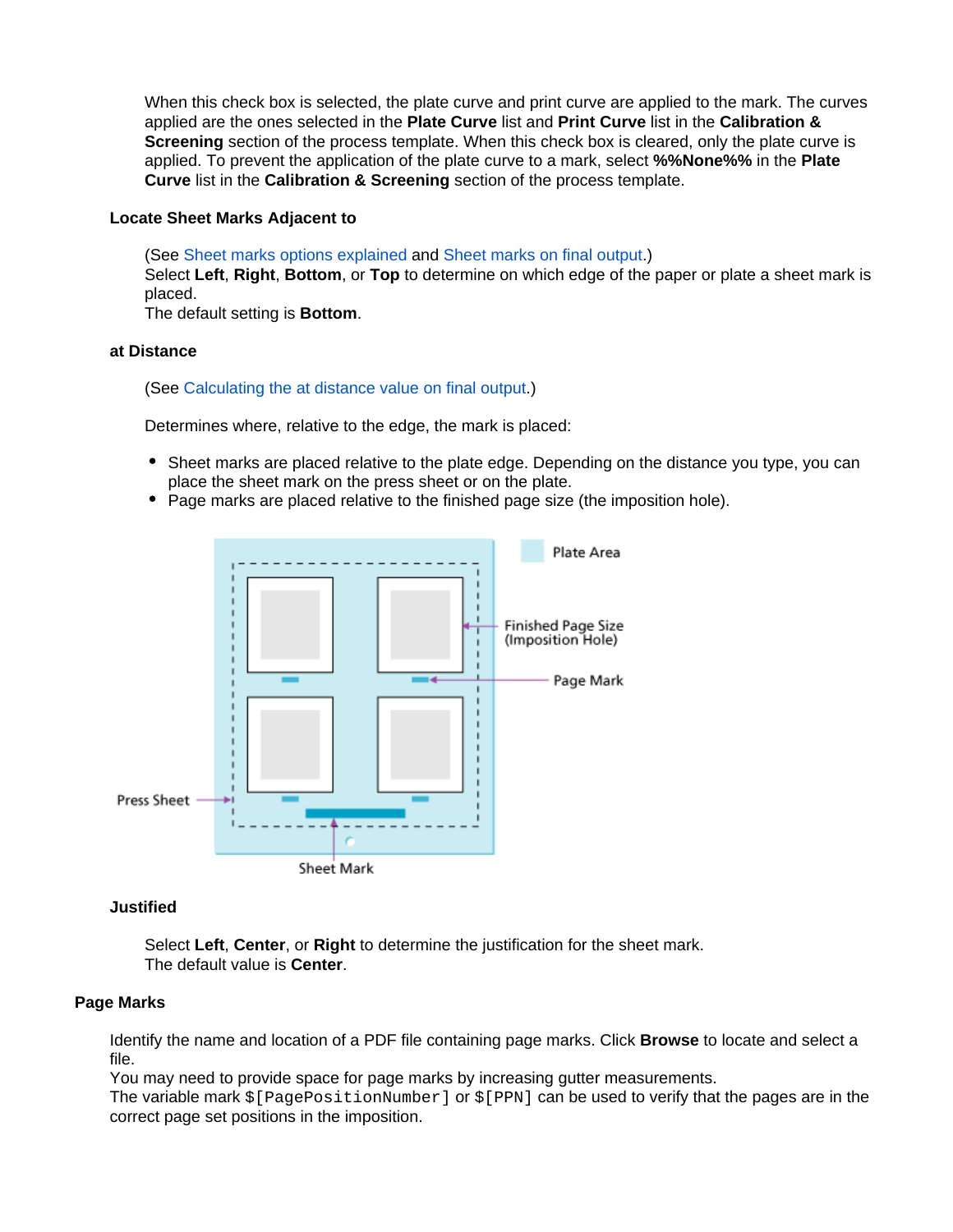# **Calibrate**

When this check box is selected, the plate curve and print curve are applied to the mark. The curves applied are the ones selected in the **Plate Curve** list and **Print Curve** list in the **Calibration & Screening** section of the process template. When this check box is cleared, only the plate curve is applied. To prevent the application of the plate curve to a mark, select **%%None%%** in the **Plate Curve** list in the **Calibration & Screening** section of the process template.

## **Locate Page Marks Adjacent to**

Select where to place the page marks in relation to the page's trim box.

When you select **Right** or **Left**, the page marks rotate as follows:

- **Left**—rotates the mark 90° counterclockwise
- **Right**—rotates the mark 90° clockwise
- **Bottom**—no rotation
- **Top**—no rotation

## **at Distance**

## (See [Calculating the at distance value on final output](https://workflowhelp.kodak.com/display/PRIN/Calculating+the+at+distance+value+on+final+output).)

Determines where, relative to the edge, the mark is placed:

- Sheet marks are placed relative to the plate edge. Depending on the distance you type, you can place the sheet mark on the press sheet or on the plate.
- Page marks are placed relative to the finished page size (the imposition hole).



## **Draw Trim and Bleed Marks**

Determines where, in relation to each page, trim and bleed marks should be placed. Trim and bleed marks are created in registration color and are 0.25 points in weight. Bleed marks are solid lines; trim marks are dashed lines. Trim marks are drawn according to the option selected:

**None**—trim and bleed marks are not drawn.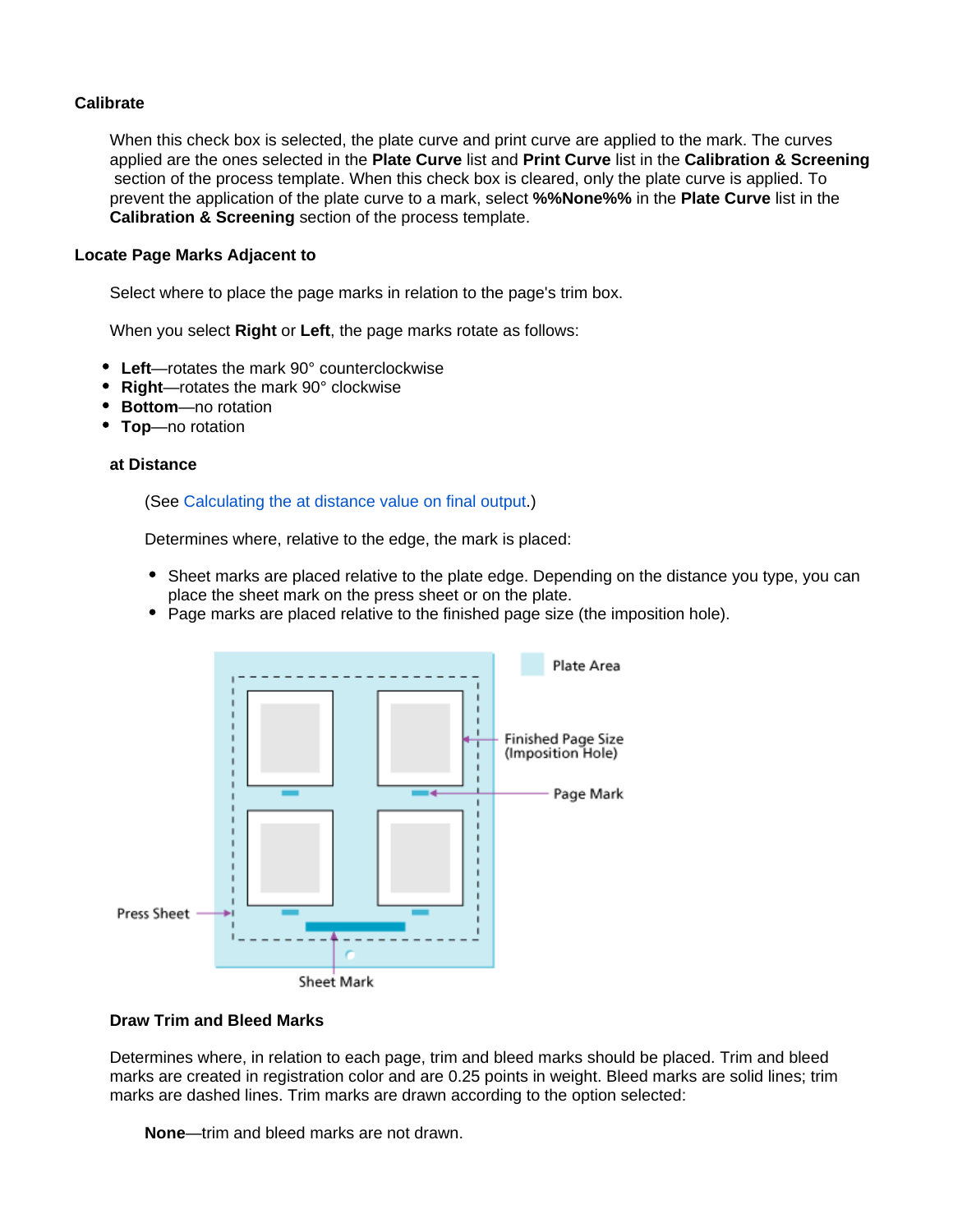**On Content**—trim and bleed marks are drawn on the content (complete trim marks are drawn on the proof).

**Outside Content**—trim and bleed marks do not extend to the content (only the four corners appear on the proof).

**Note:** In order to print bleed lines on loose page output, the page must be assigned to a page set that is linked to an imposition plan. The bleed lines are taken from the imposition plan.

## **Safe Protect Box**

The safe protect box enables you to print proofing lines within the trim box (or media box) on a proof to check that the page content is within the page margins. The safe protect box is drawn on the proof inside the trim or media box.

This feature is available in the loose page output and imposition output process templates when the **Draw Trim and Bleed Marks** option is set to **On Content** or **Outside Content**.

**Note:** If you select **Output To Virtual Proof**, you can select the **Safe Protect Box** check box even if you select **None** for **Draw Trim and Bleed Marks**. In this case, you can view the safe protect box in the Virtual Proofing System software. The safe protect box is not printed on the proof.

Select the **Safe Protect Box** check box and in each of the **Left**, **Right**, **Top**, and **Bottom** boxes, type the distance from the trim or media box that you want the safe protect lines to appear. You can type different numbers in each of the four sides.

When calculating where to place the safe protect lines, note that Prinergy measures from various starting points as shown in the following table.

| <b>Proof</b>  | Safe protect box is measured from this location                                                                                                                                                                                                                                                                                                                                                                                          |
|---------------|------------------------------------------------------------------------------------------------------------------------------------------------------------------------------------------------------------------------------------------------------------------------------------------------------------------------------------------------------------------------------------------------------------------------------------------|
| Imposition    | The imposition hole trim box                                                                                                                                                                                                                                                                                                                                                                                                             |
| Loose<br>page | • The PDF page trim box—if the PDF page includes trim<br>• The PDF page media box—if the PDF page does not include trim<br>If a PDF page includes trim, it appears in the Trim Size column in the Pages<br>pane of the <b>Pages</b> view.<br><b>Note:</b> If the PDF page does not include trim, you can define it using the Prinergy<br>Geometry Editor plug-in for Adobe Acrobat. After the trim is defined, refine the<br>page again. |

The lines of the safe protect box are drawn according to the option selected for trim and bleed marks:

- If you selected **Outside Content**, only the four corners of the safe protect box appear on the proof.
- If you selected **On Content**, the complete box is drawn on the proof.

**Note:** If you entered information for **Trim Adjustment**, the **Safe Protect Box** dimensions are calculated based on the **Trim Adjustment** dimensions.

## **Trim Adjustment**